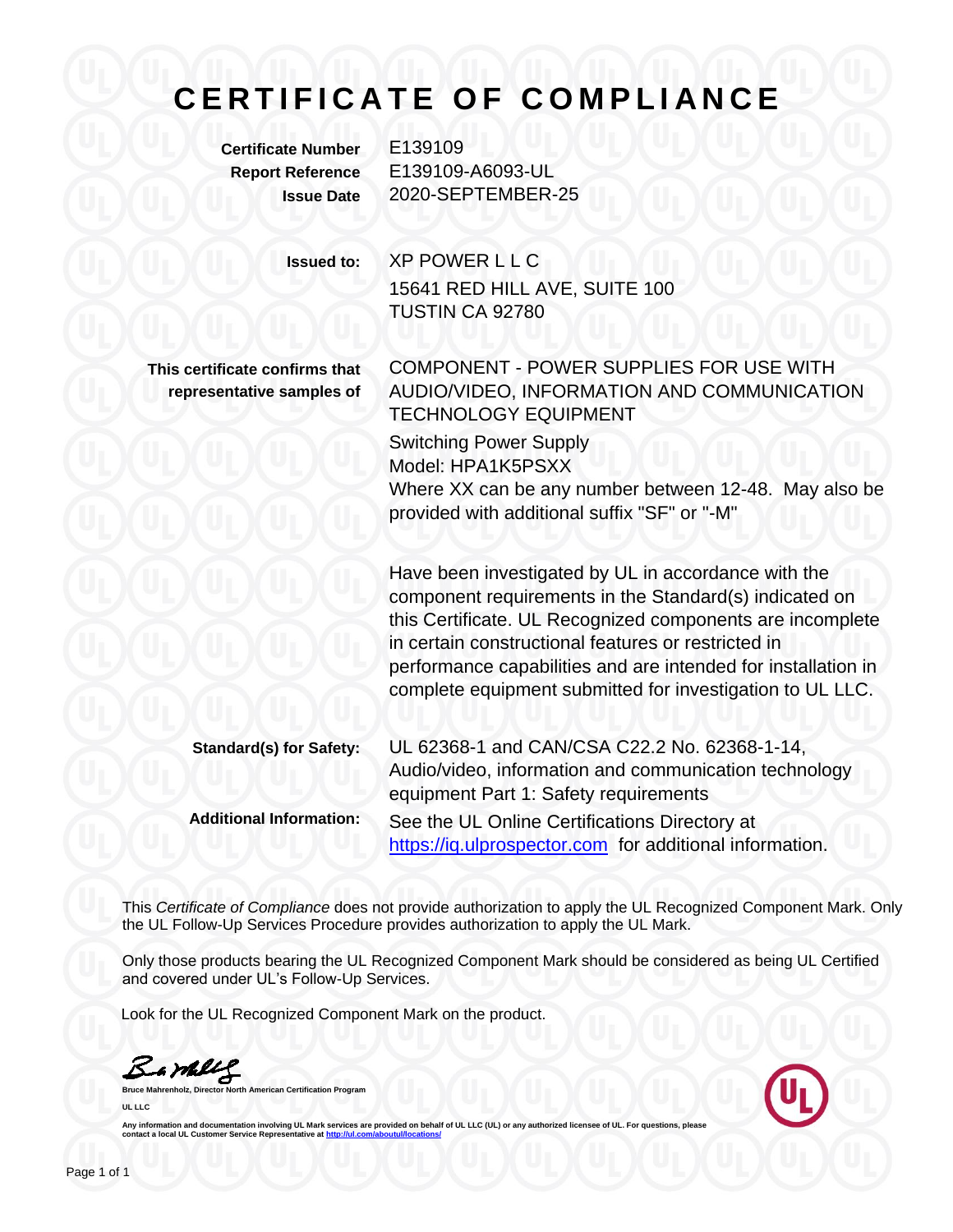# **UL TEST REPORT AND PROCEDURE**

| Standard:                          | UL 62368-1, 2nd Ed, 2014-12-01 (Audio/video, information and<br>communication technology equipment Part 1: Safety requirements)<br>CAN/CSA C22.2 No. 62368-1-14, 2nd Ed-(Audio/video, information and<br>communication technology equipment Part 1: Safety requirements)                                                                                                 |  |  |
|------------------------------------|--------------------------------------------------------------------------------------------------------------------------------------------------------------------------------------------------------------------------------------------------------------------------------------------------------------------------------------------------------------------------|--|--|
| <b>Certification Type:</b>         | <b>Component Recognition</b>                                                                                                                                                                                                                                                                                                                                             |  |  |
| CCN:                               | QQJQ2, QQJQ8 (Power Supplies for Use in Audio/Video, Information<br>and Communication Technology Equipment)                                                                                                                                                                                                                                                              |  |  |
| <b>Complementary CCN:</b>          | N/A                                                                                                                                                                                                                                                                                                                                                                      |  |  |
| <b>Product:</b>                    | <b>Switching Power Supply</b>                                                                                                                                                                                                                                                                                                                                            |  |  |
|                                    | HPA1K5PSXX                                                                                                                                                                                                                                                                                                                                                               |  |  |
| Model:                             | Where XX can be any number between 12-48. May also be provided<br>with additional suffix "SF" or "-M".                                                                                                                                                                                                                                                                   |  |  |
| Rating:                            | INPUT:<br>100 - 180Vac 16A 50/60Hz<br>180 - 240 Vac 10 A 50/60 Hz<br>OUTPUT V1:<br>Model HPA1K5PS24:<br>24Vdc, 62.5 A, 1500 W (for Input rated: 180-240 Vac)<br>1400 W (for Input rated: 100-180 Vac)<br>Model HPA1K5PS48:<br>48Vdc, 31 A Max, 1500 W (for Input rated: 180-240 Vac)<br>1400 W (for Input rated: 100-180 Vac)<br>All models: Output V2 Standby: 5Vdc, 2A |  |  |
| <b>Applicant Name and Address:</b> | <b>XP POWER LLC</b><br>15641 RED HILL AVE, SUITE 100<br>TUSTIN CA 92780<br><b>UNITED STATES</b>                                                                                                                                                                                                                                                                          |  |  |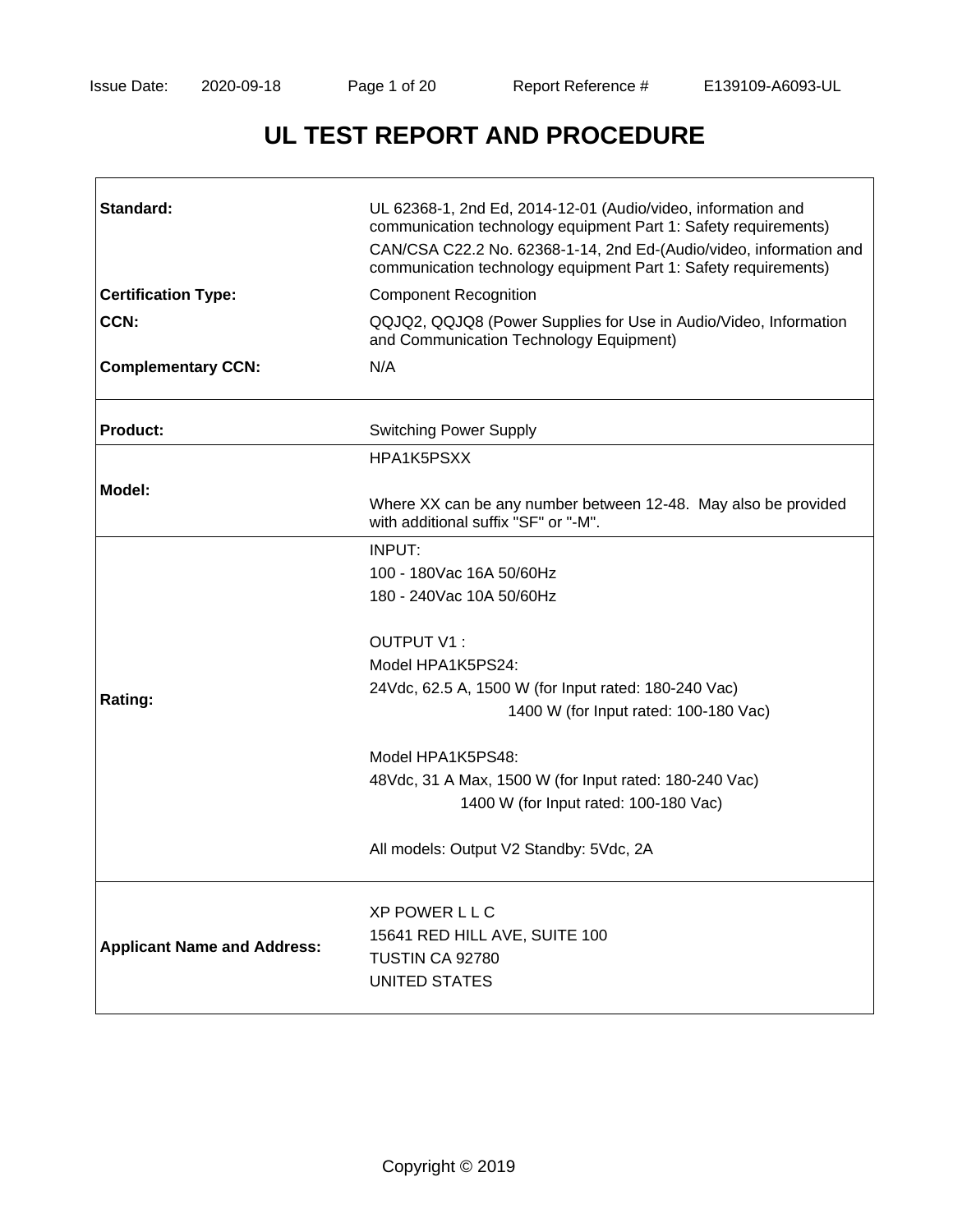This is to certify that representative samples of the products covered by this Test Report have been investigated in accordance with the above referenced Standards. The products have been found to comply with the requirements covering the category and the products are judged to be eligible for Follow-Up Service under the indicated Test Procedure. The manufacturer is authorized to use the UL Mark on such products which comply with this Test Report and any other applicable requirements of UL LLC ('UL') in accordance with the Follow-Up Service Agreement. Only those products which properly bear the UL Mark are considered as being covered by UL's Follow-Up Service under the indicated Test Procedure.

The applicant is authorized to reproduce the referenced Test Report provided it is reproduced in its entirety.

UL authorizes the applicant to reproduce the latest pages of the referenced Test Report consisting of the first page of the Specific Technical Criteria through to the end of the Conditions of Acceptability.

Any information and documentation involving UL Mark services are provided on behalf of UL LLC (UL) or any authorized licensee of UL.

Prepared By: Robert Leon / Project Handler Reviewed By: Walid Beytoughan / Reviewer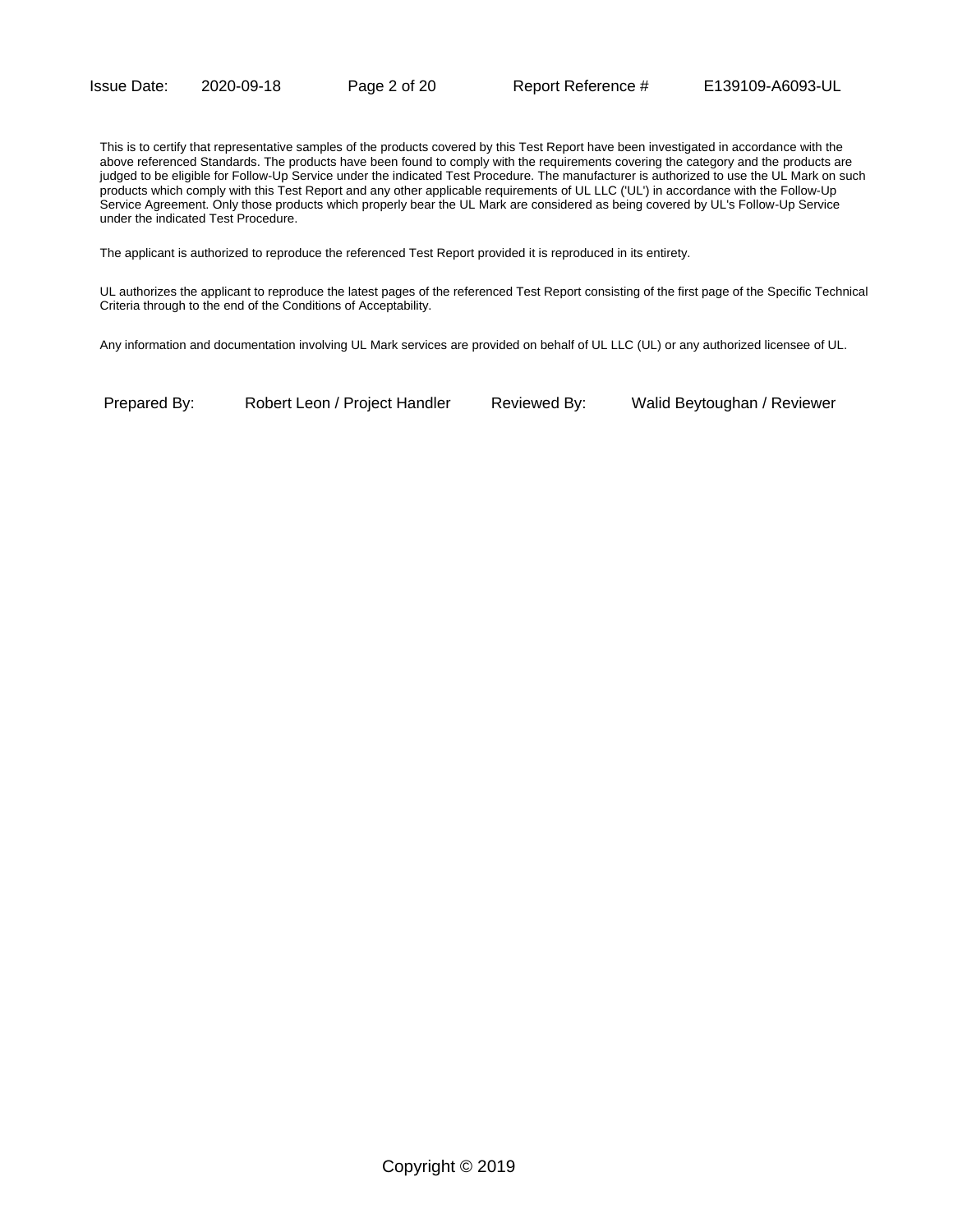#### **Supporting Documentation**

The following documents located at the beginning of this Procedure supplement the requirements of this Test Report:

A. Authorization - The Authorization page may include additional Factory Identification Code markings.

B. Generic Inspection Instructions -

- i. Part AC details important information which may be applicable to products covered by this Procedure. Products described in this Test Report must comply with any applicable items listed unless otherwise stated in the body of this Test Report.
- ii. Part AE details any requirements which may be applicable to all products covered by this Procedure. Products described in this Test Report must comply with any applicable items listed unless otherwise stated in the body of each Test Report.
- iii. Part AF details the requirements for the UL Certification Mark which is not controlled by the technical standard used to investigate these products. Products are permitted to bear only the Certification Mark(s) corresponding to the countries for which it is certified, as indicated in each Test Report.

#### **Product Description**

The product is a component AC-DC power supply for building-in, provided with an overall metal enclosure, incorporating primary and SELV components.

The main PWB is secured to the chassis bottom by multiple machine screws. An insulating sheet is installed between PWB and chassis, wrapped around the board assembly, covering the sides and extending over the top. The control PWB is mounted vertically on the side of the main PWB and secured by multi-pin soldering.

The unit is provided with 2 cooling fans mounted internally behind the rear panel acting as fan guard.

#### **Model Differences**

The power supplies in the series are differentiated by the output voltage and current ratings, number of turns of primary/secondary windings in the Transformers (T101 (Power)) and minor differences in the secondary circuit components and PWB layout.

See below for Model Ratings Table Below:

OUTPUT V1 :

Model HPA1K5PS24: Output Rated: 24Vdc (21.1 Vdc to 26 Vdc), 58.3 A (1400 W for Input rated: 100-180 Vac) Model HPA1K5PS24: Output Rated: 24Vdc (21.1 Vdc to 26 Vdc), 62.5 A Max (1500 W for Input rated: 180-240 Vac)

Model HPA1K5PS48: Output Rated: 48Vdc (42.1 Vdc to 54 Vdc), 29.2 A (1400 W for Input rated: 100-180 Vac) Model HPA1K5PS48: Output Rated: 48Vdc (42.1 Vdc to 54 Vdc), 31 A (1500 W for Input rated: 180-240 Vac)

All models: Output V2 Standby: 5Vdc, 2A

All models rated 100% rated load at 50°C, 75% rated load at 60°C, 50% rated load at 50°C.

Suffix "SF" indicates single fuse provided in the line side of the primary.

Suffix "-M" is identical to HPU1K5PSXX except for model designation for marketing purposes.

**Test Item Particulars**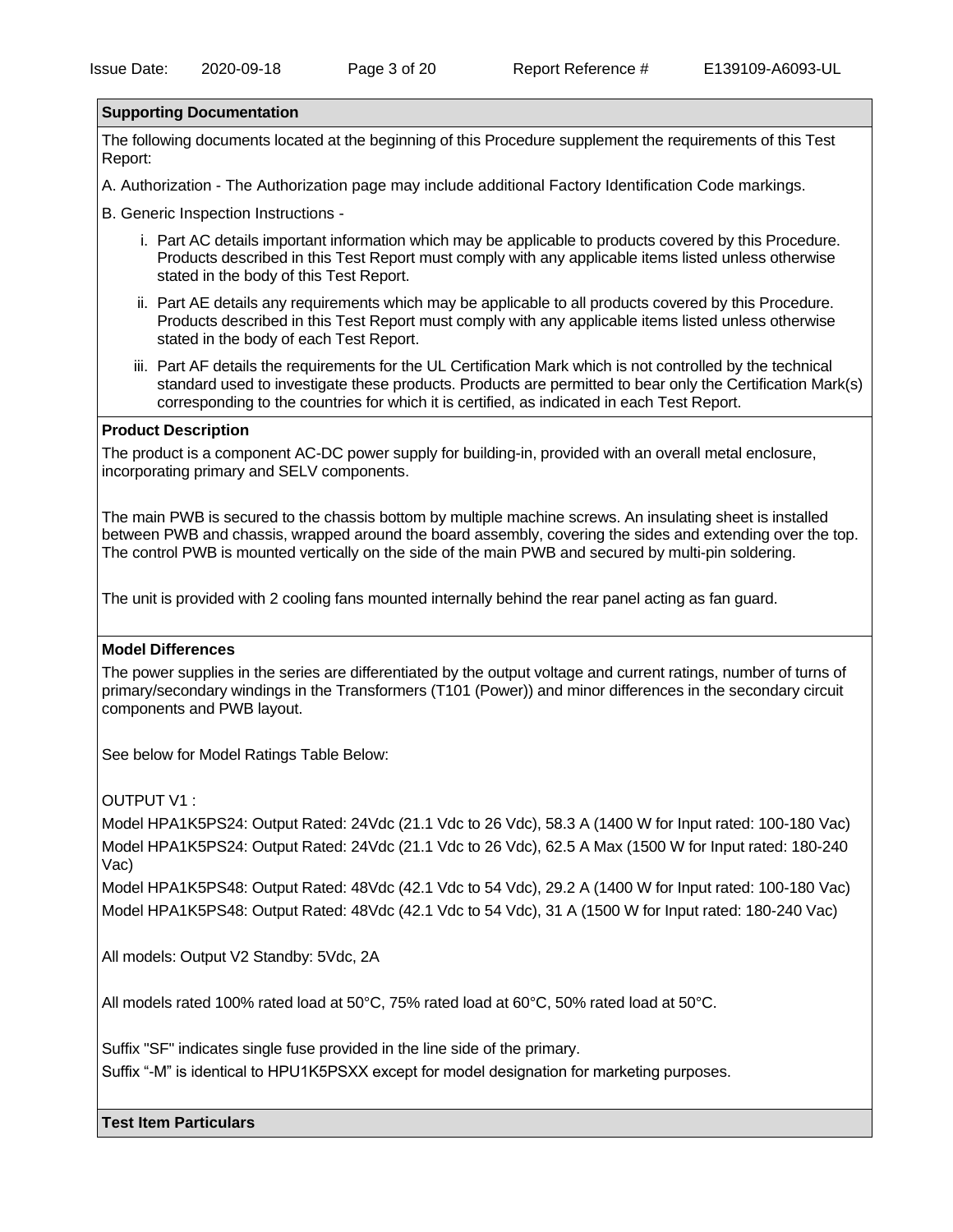| Classification of use by                                   | Ordinary person                |
|------------------------------------------------------------|--------------------------------|
| <b>Supply Connection</b>                                   | <b>AC Mains</b>                |
| Supply % Tolerance                                         | $+10\% - 10\%$                 |
| Supply Connection - Type                                   | For building-in                |
| Considered current rating of protective device as part     | $20 A$ ;                       |
| of building or equipment installation                      | building;                      |
| Equipment mobility                                         | for building-in                |
| Over voltage category (OVC)                                | <b>OVC II</b>                  |
| Class of equipment                                         | Class I                        |
| Access location                                            | N/A                            |
| Pollution degree (PD)                                      | PD <sub>2</sub>                |
| Manufacturer's specified maximum operating<br>ambient (°C) | See Model Differences section. |
| IP protection class                                        | IPX <sub>0</sub>               |
| <b>Power Systems</b>                                       | TN                             |
|                                                            | IT - 230 V L-L                 |
| Altitude during operation (m)                              | 5000 m                         |
| Altitude of test laboratory (m)                            | 17 <sub>m</sub>                |
| Mass of equipment (kg)                                     | 3.5                            |
|                                                            |                                |

#### **Technical Considerations**

- The product was submitted and evaluated for use at the maximum ambient temperature (Tma) permitted by the manufacturer's specification of : See Model Differences section.
- The product is intended for use on the following power systems : TN, IT (230 V L-L)
- Considered current rating of protective device as part of the building installation (A) : 20
- Mains supply tolerance (%) or absolute mains supply values : +10%/-10%
- The equipment disconnect device is considered to be : To be determined in the end-product.
- The following were investigated as part of the protective earthing/bonding : Printed wiring board trace (see Enclosure - Miscellaneous 07-02 for details)
- Required Clearances have been adjusted by multiplying the clearance at sea level by a factor of 1.48 for operating at an altitude of 5000 meters. If the calculated Clearance exceeded the Creepage, the Creepage was adjusted to the value of clearance.

## **Engineering Conditions of Acceptability**

For use only in or with complete equipment where the acceptability of the combination is determined by UL LLC. When installed in an end-product, consideration must be given to the following: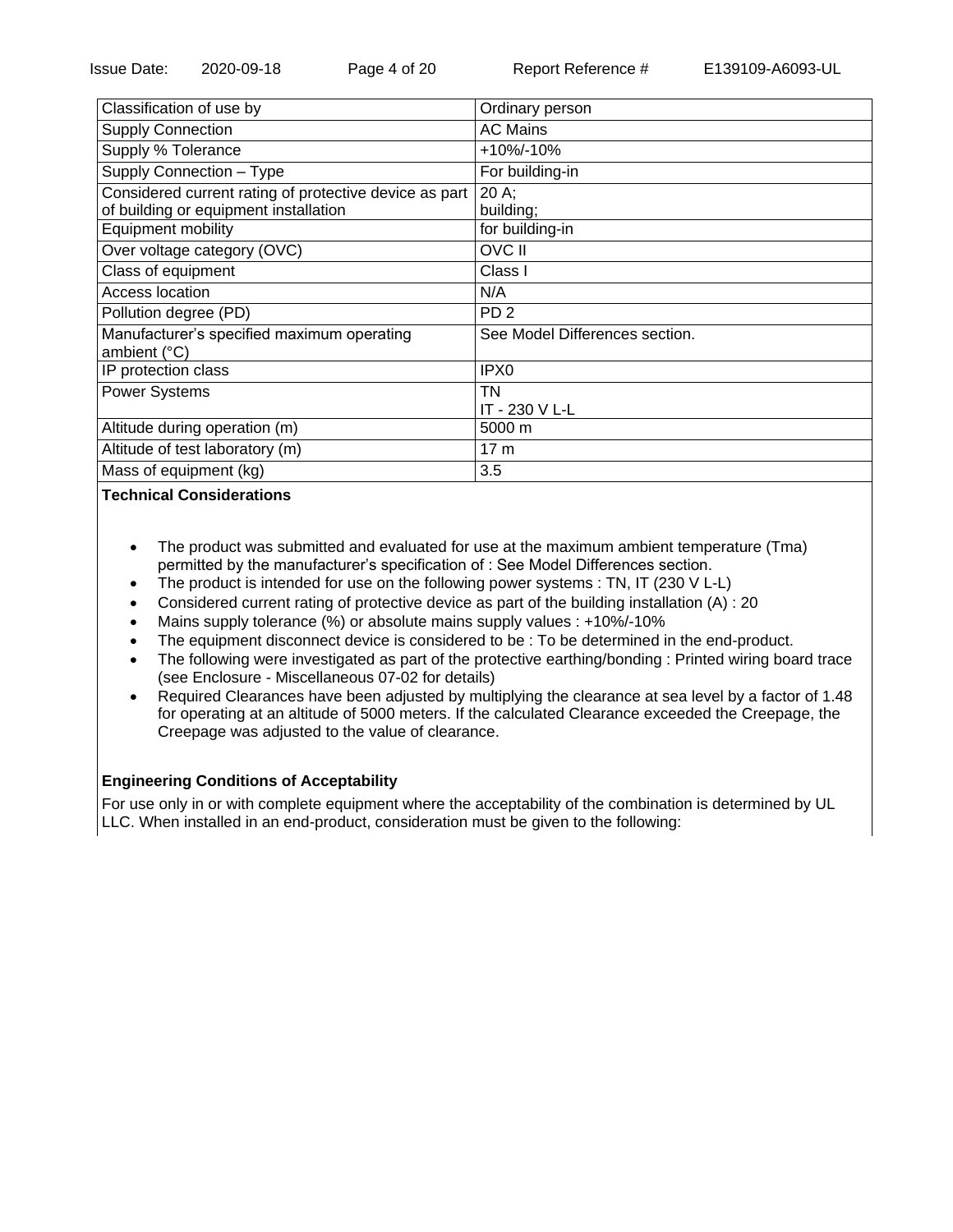- The following product-line tests are conducted for this product : Electric Strength
- The following output circuits are at ES1 energy levels : All Outputs
- The following output circuits are at PS2 energy levels : 5Vsb
- The following output circuits are at PS3 energy levels : All Outputs
- The maximum investigated branch circuit rating is : 20 A
- The investigated Pollution Degree is : 2
- Proper bonding to the end-product main protective earthing termination is : Required (Class I)
- An investigation of the protective bonding terminals has : been conducted
- The following input terminals/connectors must be connected to the end-product supply neutral : AC N
- The following end-product enclosures are required : Mechanical, Fire, Electrical
- The following magnetic devices (e.g. transformers or inductor) are provided with an OBJY2 insulation system with the indicated rating greater than Class A (105°C) : T101 (Power), T100 (Driver), T3 (Bias), T1, T2 (Current) are Class F (155°C).
- The power supply was evaluated to be used at altitudes up to : "5000 m"
- When installed in a Class I end product, the power supply shall be mounted in a manner that provides the minimum required Clearance between the primary side of power supply and protectively earthed accessible conductive parts.
- A suitable main disconnect device shall be provided in the end product.
- For models without suffix "SF": The power supplies covered by this report have a fuse in the neutral of the primary circuit. The need for a marking to warn a service person of the hazards associated with double pole/neutral fusing shall be considered in the end product.
- Consideration to repeating the "Prospective Touch Voltage and Touch Current Test" should be given in the end-product evaluation.
- The power supplies in this report have been subject to Capacitance Discharge testing. Additionally, all associated component safeguards have been assessed to the applicable requirement in Annex G.10. Additional testing should not be needed if directly connected to mains e.g. using an appliance inlet, wiring terminals, etc.

# **Additional Information**

The following tests were selected as representative of the test program applicable to the models covered by this CBTR: Electric Strength Test (5.4.9). This test has been witnessed for models selected as representative of the product family covered by this report and of the applicable test program.

Marking Plate is representative of all models.

## **Additional Standards**

The product fulfills the requirements of: EN 62368-1:2014 + A11:2017

## **Markings and Instructions**

| Clause Title                                                              | Marking or Instruction Details                                                                                     |
|---------------------------------------------------------------------------|--------------------------------------------------------------------------------------------------------------------|
| Equipment identification marking<br>- Manufacturer identification         | Listee's or Recognized companys name, Trade Name, Trademark or File<br><b>Number</b>                               |
| Equipment identification marking   Model Number<br>- model identification |                                                                                                                    |
| Equipment rating marking -<br>ratings                                     | "Input Ratings (voltage, frequency/dc, current/power)", "Output Ratings<br>(voltage, frequency/dc, current/power)" |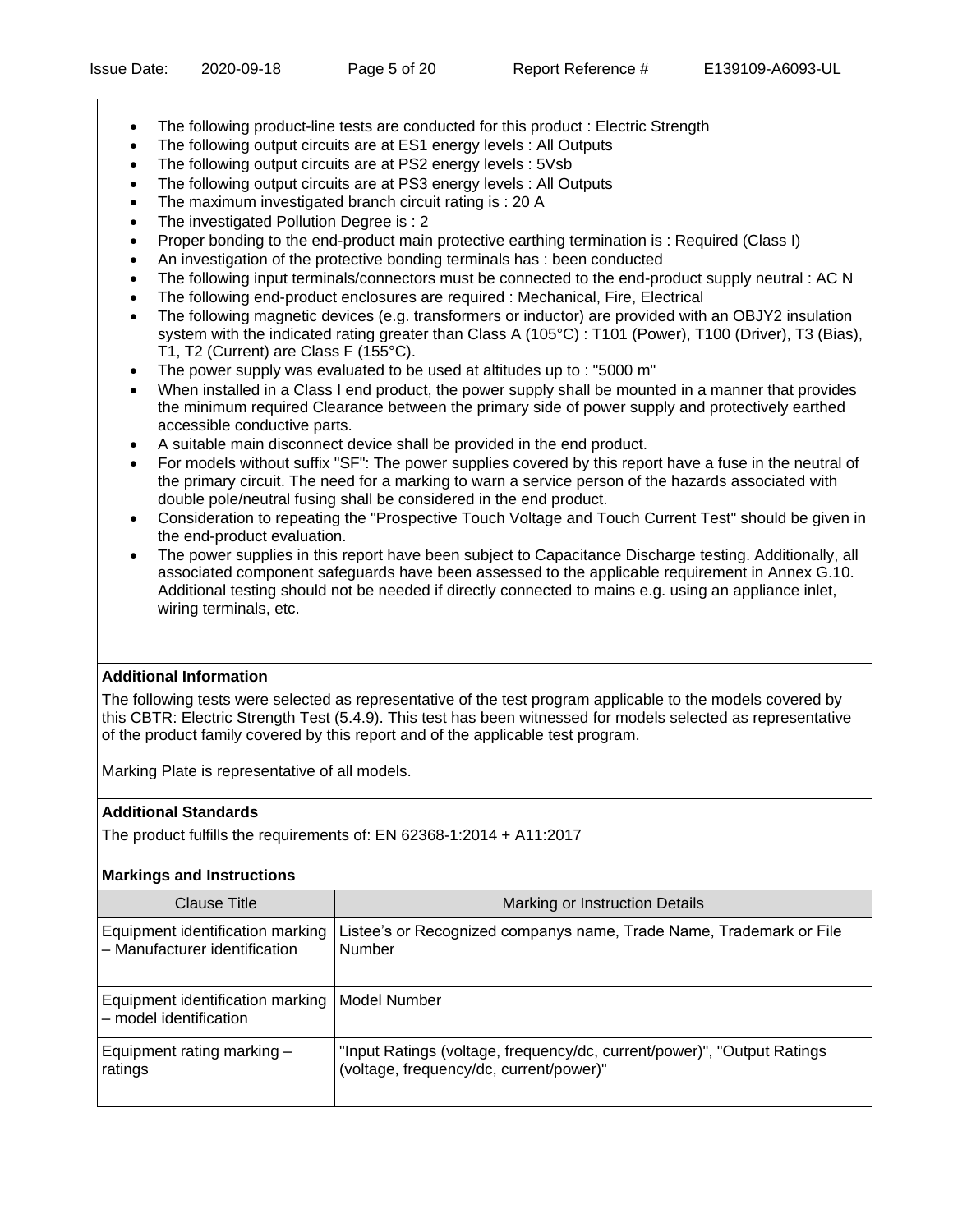| personnel | DVK, F.3.5.3-Warning to service   Only for models without suffix "SF".                                                                                                       |  |  |
|-----------|------------------------------------------------------------------------------------------------------------------------------------------------------------------------------|--|--|
|           | "CAUTION: Double pole, neutral fusing. Disconnect mains before servicing.<br>"/"ATTENTION. Double pôle/fusible sur le neutre. Débrancher lalimentation<br>avant lentretien." |  |  |

#### **Special Instructions to UL Representative**

Inspect the transformer(s) listed in production-line testing requirements per AA1.1- (C). When the tests are conducted at other location, inspect test record and specification sheet provided by the component manufacturer. Verify the specification sheet indicates 100% routine test specified in BD1.1 is conducted at the component manufacturer. The test record noted above shall be submitted to the manufacturer from transformer manufacturer. The test record can be in the form of a actual test record. A stamp or sticker on the transformer or other method verifying the routine test is being completed on 100% production is also acceptable.